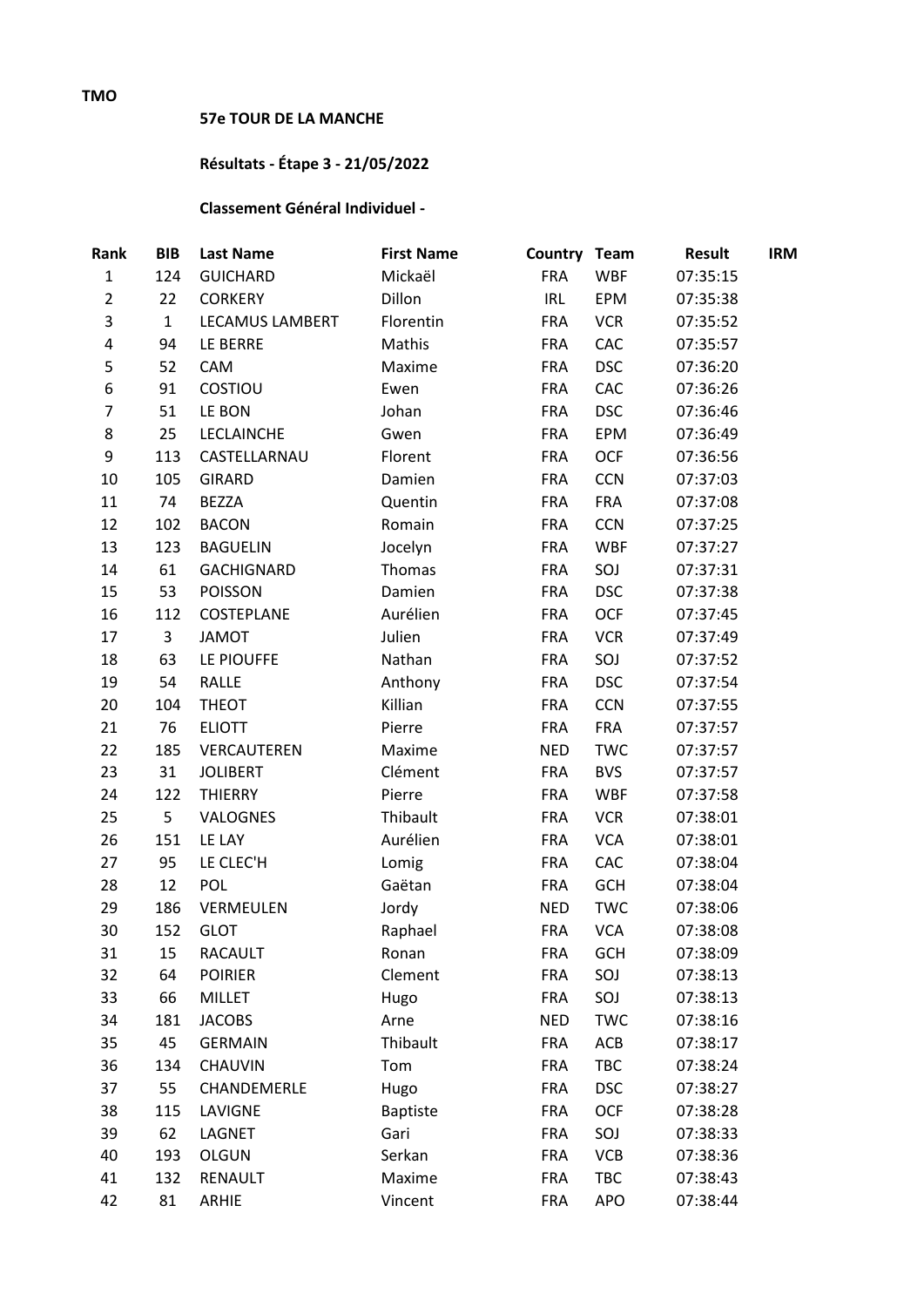| 43 | 35  | LANGELLA              | Lilian          | <b>FRA</b> | <b>BVS</b> | 07:38:50 |
|----|-----|-----------------------|-----------------|------------|------------|----------|
| 44 | 153 | <b>JAUNY</b>          | Alexis          | <b>FRA</b> | <b>VCA</b> | 07:38:53 |
| 45 | 121 | <b>BENNETT</b>        | Stéfan          | <b>FRA</b> | <b>WBF</b> | 07:38:55 |
| 46 | 126 | <b>BOURGOYNE</b>      | Lucas           | <b>USA</b> | <b>WBF</b> | 07:38:56 |
| 47 | 192 | <b>TUIL</b>           | Marvin          | <b>FRA</b> | VCB        | 07:38:57 |
| 48 | 43  | <b>COMBES</b>         | Simon           | <b>FRA</b> | ACB        | 07:38:59 |
| 49 | 26  | <b>THOMAS</b>         | Théo            | <b>FRA</b> | EPM        | 07:39:00 |
| 50 | 114 | <b>COUTURE</b>        | Cyril           | <b>FRA</b> | <b>OCF</b> | 07:39:00 |
| 51 | 106 | <b>HANSART</b>        | Philéas         | <b>FRA</b> | <b>CCN</b> | 07:39:00 |
| 52 | 23  | RENARD HAQUIN         | Henri françois  | <b>FRA</b> | EPM        | 07:39:01 |
| 53 | 136 | <b>MEAL</b>           | Theo            | <b>FRA</b> | TBC        | 07:39:03 |
| 54 | 196 | LE MONNIER DE GOUVI   | Guy             | <b>FRA</b> | VCB        | 07:39:05 |
| 55 | 21  | <b>BARAN</b>          | Simon           | <b>FRA</b> | EPM        | 07:39:06 |
| 56 | 176 | SORARRAIN AGIRREZ     | Gorka           | <b>ESP</b> | <b>BCT</b> | 07:39:07 |
| 57 | 16  | <b>VILLEMIN</b>       | Alan            | <b>FRA</b> | <b>GCH</b> | 07:39:11 |
| 58 | 42  | <b>BULLER</b>         | John            | <b>IRL</b> | ACB        | 07:39:14 |
| 59 | 166 | <b>PRUNER</b>         | Nathan          | CAN        | <b>TAG</b> | 07:39:15 |
| 60 | 41  | <b>BOLOT</b>          | Simon           | <b>FRA</b> | ACB        | 07:39:17 |
| 61 | 24  | <b>HUYET</b>          | <b>Baptiste</b> | <b>FRA</b> | EPM        | 07:39:21 |
| 62 | 34  | <b>GREGORY</b>        | Alec            | <b>GBR</b> | <b>BVS</b> | 07:39:28 |
| 63 | 125 | LAURANS               | Théo            | <b>FRA</b> | <b>WBF</b> | 07:39:29 |
| 64 | 164 | <b>FRONER</b>         | Axel            | CAN        | <b>TAG</b> | 07:39:30 |
| 65 | 36  | <b>HAINES</b>         | Alex            | <b>GBR</b> | <b>BVS</b> | 07:39:42 |
| 66 | 33  | WARMERDAM             | Max             | <b>FRA</b> | <b>BVS</b> | 07:39:44 |
| 67 | 161 | <b>SCHELLENBERG</b>   | <b>Thomas</b>   | CAN        | <b>TAG</b> | 07:40:01 |
| 68 | 92  | COTARD                | Theo            | <b>FRA</b> | CAC        | 07:40:03 |
| 69 | 143 | <b>GILLES</b>         | Cyprien         | <b>FRA</b> | <b>EST</b> | 07:40:05 |
| 70 | 174 | RIERA CLAR            | Joan Albert     | <b>ESP</b> | <b>BCT</b> | 07:40:11 |
| 71 | 83  | <b>ARHIE</b>          | Kevin           | <b>FRA</b> | <b>APO</b> | 07:40:15 |
| 72 | 146 | <b>TUCKER</b>         | Guy             | <b>GBR</b> | <b>EST</b> | 07:40:15 |
| 73 | 46  | <b>WALLIANG</b>       | Thibault        | <b>FRA</b> | ACB        | 07:40:26 |
| 74 | 145 | <b>LESELLIER</b>      | Arnaud          | <b>FRA</b> | <b>EST</b> | 07:40:28 |
| 75 | 96  | LEWIS                 | Adam            | <b>GBR</b> | CAC        | 07:40:31 |
| 76 | 171 | <b>PALLARES REYES</b> | Marcel          | <b>ESP</b> | <b>BCT</b> | 07:40:33 |
| 77 | 163 | <b>OLIPHANT</b>       | Aidan           | CAN        | <b>TAG</b> | 07:40:38 |
| 78 | 144 | <b>PAVIC</b>          | Yanis           | <b>FRA</b> | <b>EST</b> | 07:40:45 |
| 79 | 73  | <b>PIJOURLET</b>      | Louis           | <b>FRA</b> | <b>FRA</b> | 07:41:01 |
| 80 | 162 | KINNIBURGH            | Reid            | CAN        | <b>TAG</b> | 07:41:06 |
| 81 | 194 | <b>BRANGER</b>        | Antonin         | <b>FRA</b> | <b>VCB</b> | 07:41:08 |
| 82 | 154 | <b>BUNODIERE</b>      | Guillaume       | <b>FRA</b> | <b>VCA</b> | 07:41:32 |
| 83 | 173 | ORTEGA SORO           | Gorka           | <b>ESP</b> | <b>BCT</b> | 07:41:34 |
| 84 | 172 | <b>CASADO ABELLAN</b> | Axier           | <b>ESP</b> | <b>BCT</b> | 07:42:17 |
| 85 | 133 | <b>MALLE</b>          | Nicolas         | <b>FRA</b> | TBC        | 07:42:26 |
| 86 | 131 | DELAPLACE             | Cédric          | <b>FRA</b> | TBC        | 07:42:53 |
| 87 | 135 | <b>CLOUAIRE</b>       | Raphaël         | <b>FRA</b> | TBC        | 07:43:09 |
| 88 | 14  | <b>DUC</b>            | Maxence         | <b>FRA</b> | <b>GCH</b> | 07:43:35 |
| 89 | 184 | <b>VAN SCHIPSTAL</b>  | Guus            | <b>NED</b> | <b>TWC</b> | 07:46:08 |
| 90 | 75  | <b>FOULON</b>         | Dorian          | <b>FRA</b> | <b>FRA</b> | 07:46:16 |
| 91 | 11  | <b>MILLON</b>         | Simon           | <b>FRA</b> | <b>GCH</b> | 07:46:30 |
| 92 | 13  | <b>POLETTO</b>        | Antoine         | <b>FRA</b> | <b>GCH</b> | 07:47:00 |
|    |     |                       |                 |            |            |          |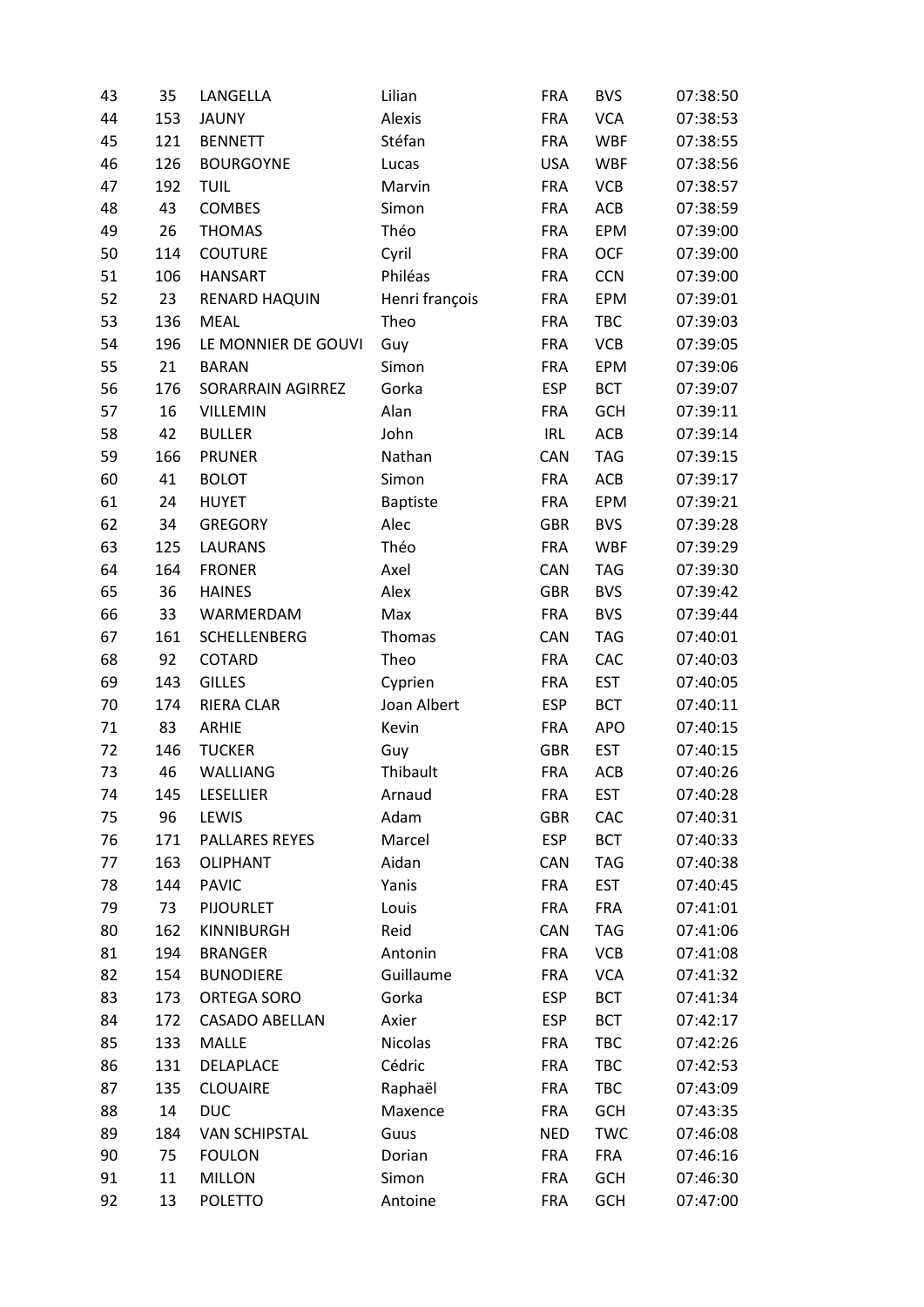| 93  | 111 | <b>ROMEO</b>     | Hugo            | <b>FRA</b> | <b>OCF</b> | 07:47:52 |
|-----|-----|------------------|-----------------|------------|------------|----------|
| 94  | 71  | <b>DAMIENS</b>   | Mickael         | <b>FRA</b> | <b>FRA</b> | 07:48:04 |
| 95  | 155 | <b>LEMONNIER</b> | Frédéric        | <b>FRA</b> | <b>VCA</b> | 07:49:02 |
| 96  | 6   | <b>DELARUE</b>   | Max             | <b>FRA</b> | <b>VCR</b> | 07:50:41 |
| 97  | 142 | <b>CHAUVIN</b>   | Scott           | <b>FRA</b> | <b>EST</b> | 07:51:33 |
| 98  | 165 | <b>MENEGON</b>   | <b>Nicholas</b> | <b>CAN</b> | <b>TAG</b> | 07:52:11 |
| 99  | 195 | <b>QUERE</b>     | Pierre yves     | <b>FRA</b> | <b>VCB</b> | 07:53:09 |
| 100 | 116 | <b>ROZES</b>     | Clément         | <b>FRA</b> | <b>OCF</b> | 07:54:23 |
| 101 | 182 | DE VOS           | Yanick          | <b>NED</b> | <b>TWC</b> | 07:55:41 |
| 102 | 141 | <b>GUERET</b>    | Théo            | <b>FRA</b> | <b>EST</b> | 08:03:13 |
| 103 | 93  | <b>HERON</b>     | Antonin         | <b>FRA</b> | <b>CAC</b> | 08:05:06 |
|     |     |                  |                 |            |            |          |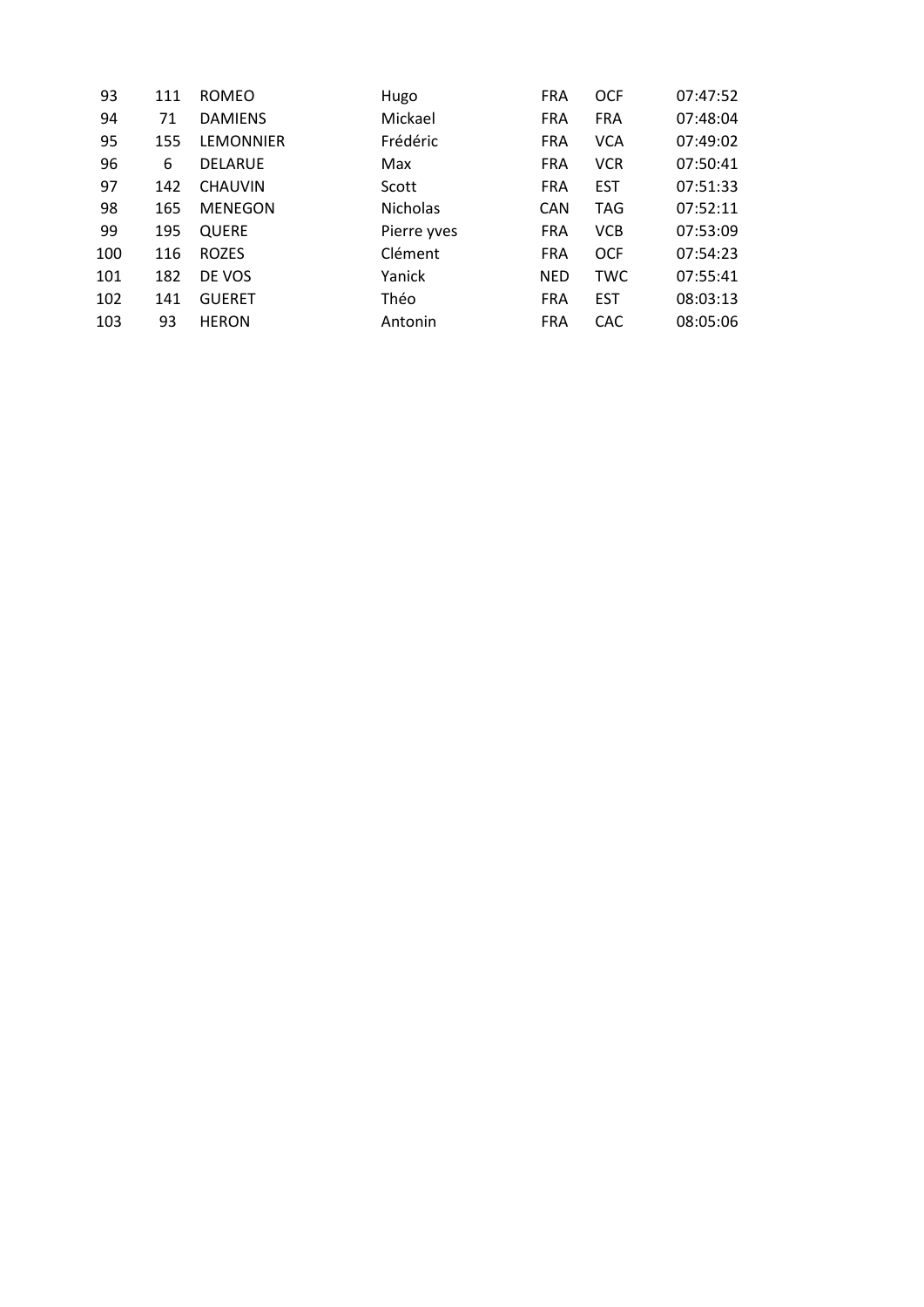## **Sort Order**

| $\overline{c}$ |  |
|----------------|--|
| 3              |  |
| 4              |  |
| 5              |  |
| 6              |  |
| 7              |  |
| 8              |  |
| 9              |  |
| 10             |  |
| 11             |  |
| 12             |  |
| 13             |  |
| 14             |  |
| 15             |  |
| 16             |  |
| 17             |  |
| 18             |  |
| 19             |  |
| 20             |  |
| 21             |  |
| 22             |  |
| 23             |  |
| 24             |  |
| 25             |  |
| 26             |  |
| 27             |  |
| 28<br>29       |  |
| 30             |  |
| 31             |  |
| 32             |  |
| 33             |  |
| 34             |  |
| 35             |  |
| 36             |  |
| 37             |  |
| 38             |  |
|                |  |
| 39             |  |
| 40             |  |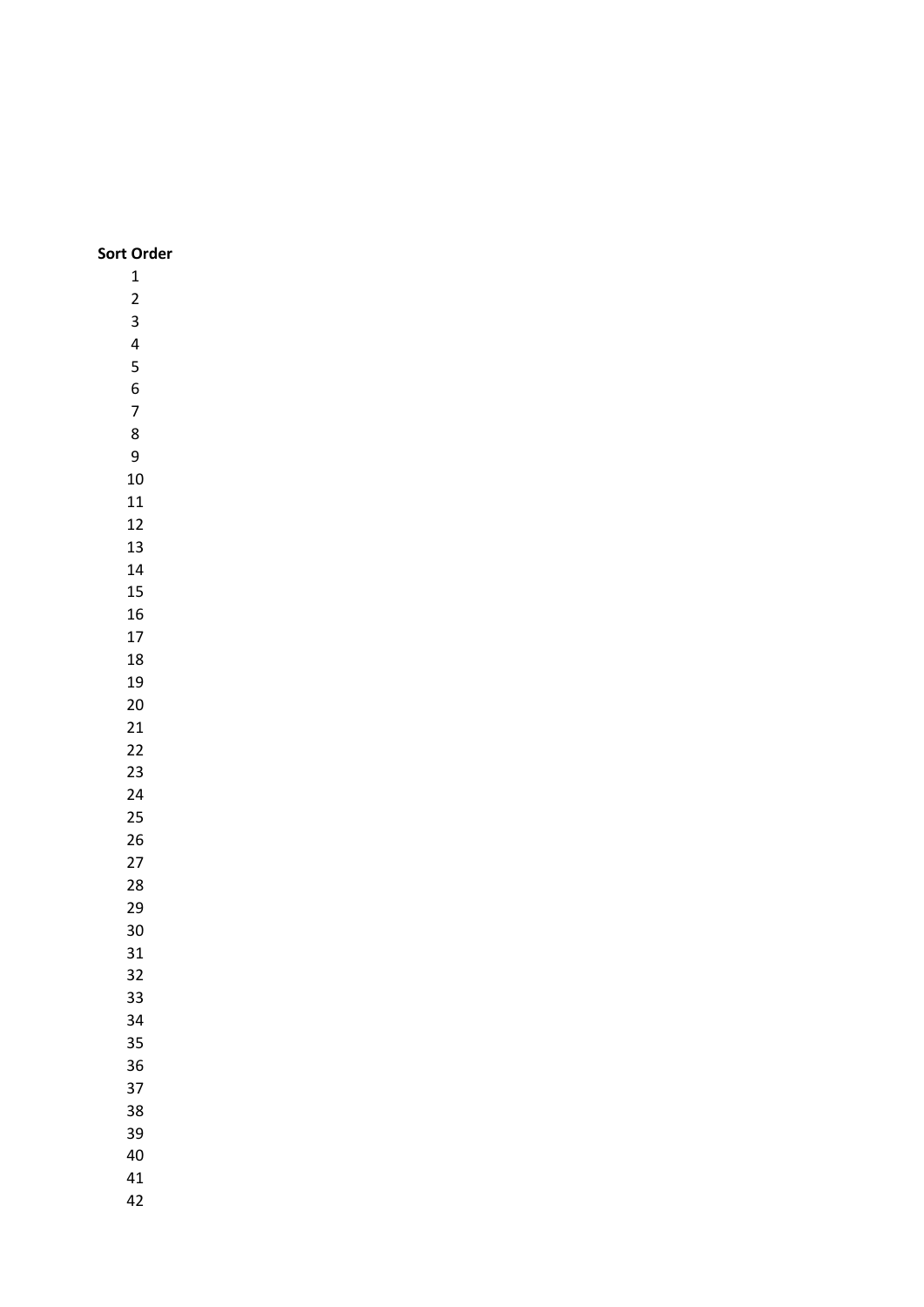| 43 |
|----|
| 44 |
| 45 |
| 46 |
| 47 |
| 48 |
| 49 |
| 50 |
| 51 |
| 52 |
| 53 |
| 54 |
| 55 |
| 56 |
| 57 |
| 58 |
| 59 |
| 60 |
| 61 |
| 62 |
| 63 |
| 64 |
| 65 |
| 66 |
| 67 |
| 68 |
| 69 |
| 70 |
| 71 |
| 72 |
| 73 |
| 74 |
| 75 |
| 76 |
| 77 |
| 78 |
| 79 |
| 80 |
| 81 |
| 82 |
| 83 |
| 84 |
| 85 |
| 86 |
| 87 |
| 88 |
| 89 |
| 90 |
| 91 |
| 92 |